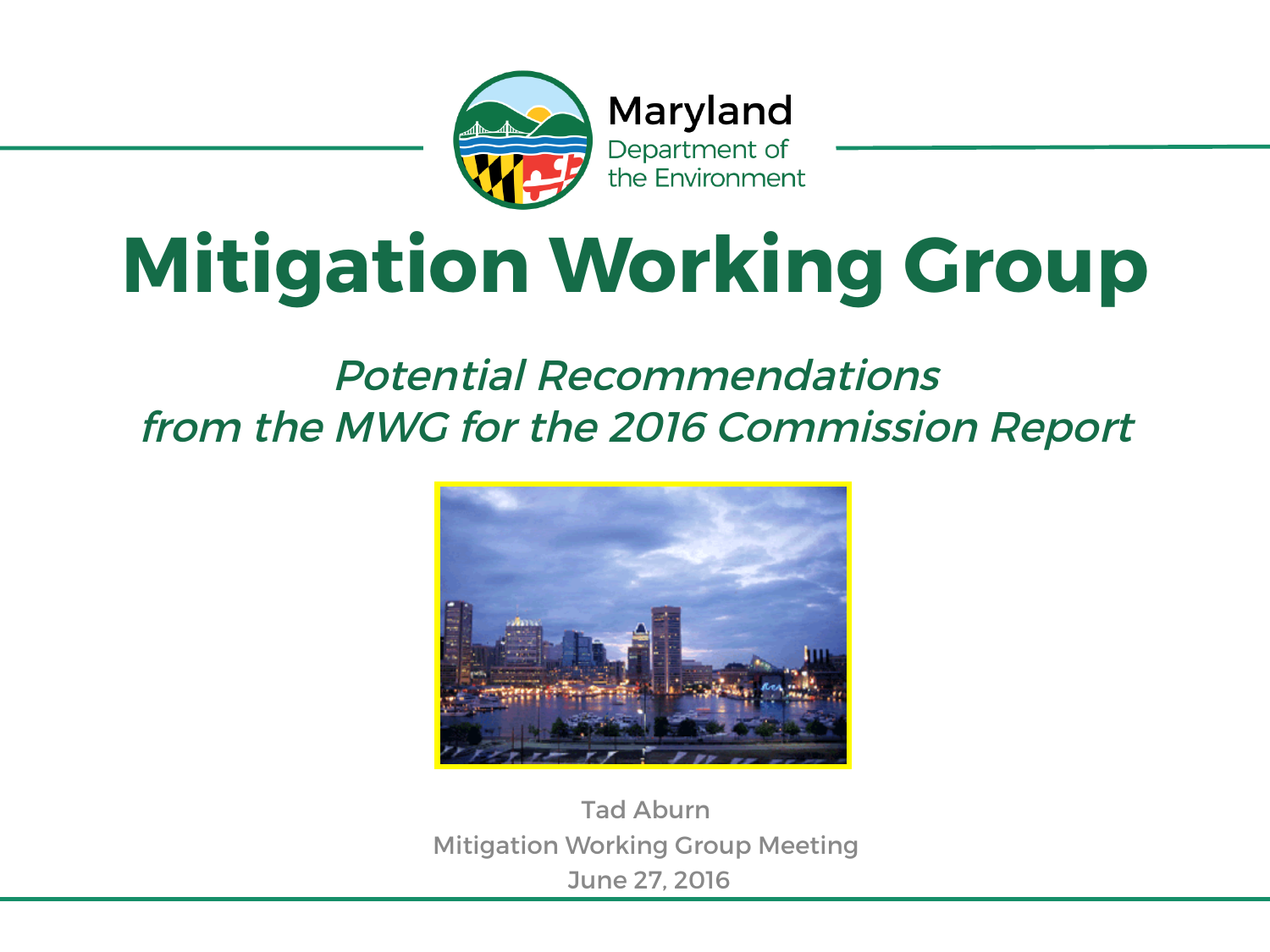# Mitigation Working Group (MWG)

- Work plan approved on April 18, 2016
- Broad, balanced group of 28 members representing State and local government agencies, non-profits, environmental advocacy groups and business interests
- 2016 Priorities include:
	- Recommendations on 40% by 2030 reduction plan
	- Status report on 25% reduction by 2020
	- Emerging analytical issues
		- Methane
		- Economic analysis
		- Social equity issues



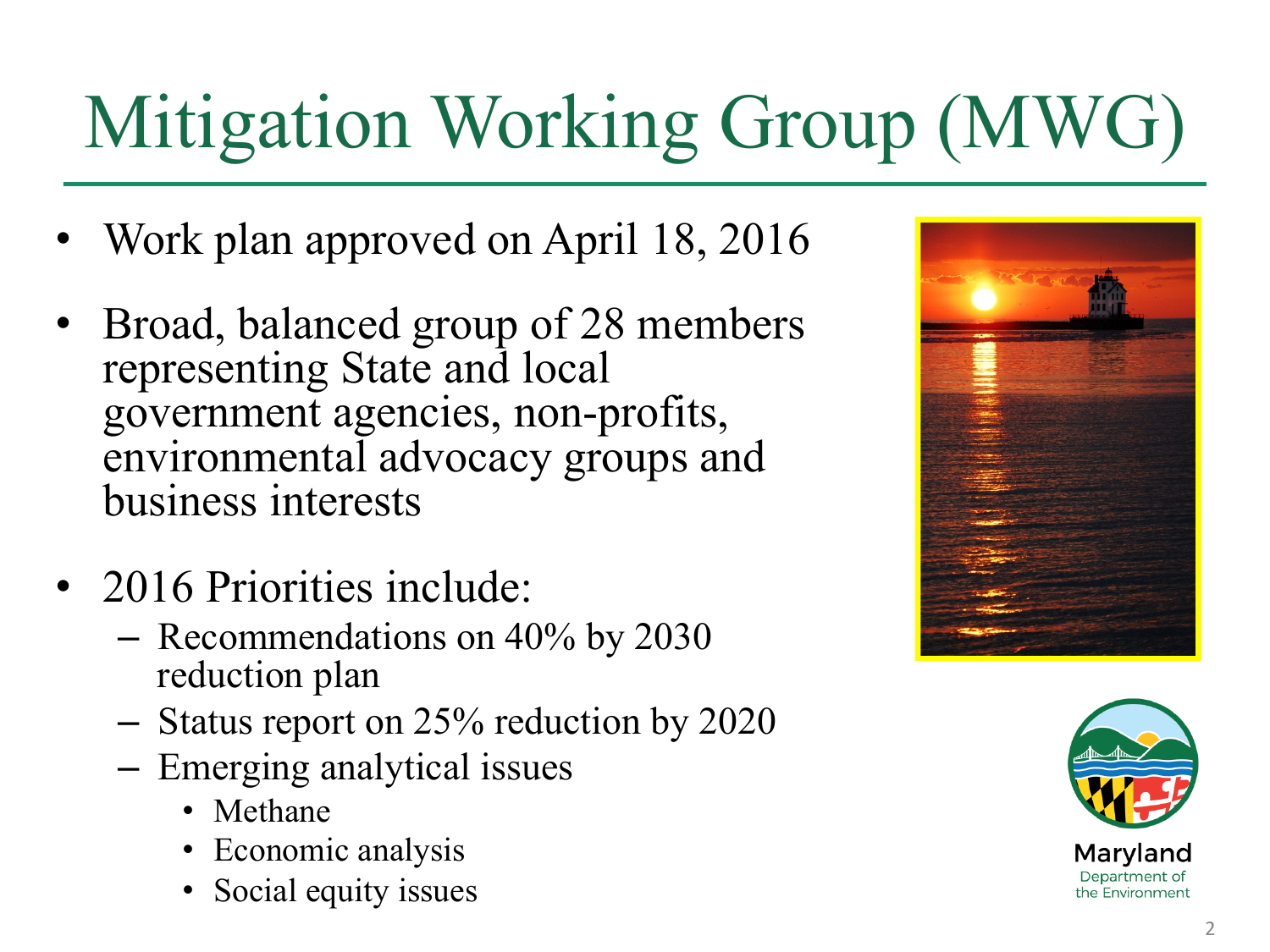#### MWG Process

- Monthly formal meetings on priority topics:
	- Balanced panels representing different interests
	- Discussion
	- Recommendations
- Monthly MWG Steering Committee calls
	- Planning to insure an effective and balanced process
- Informational webinars on other key topics like agriculture and sequestration
- Numerous meetings between MDE and stakeholders



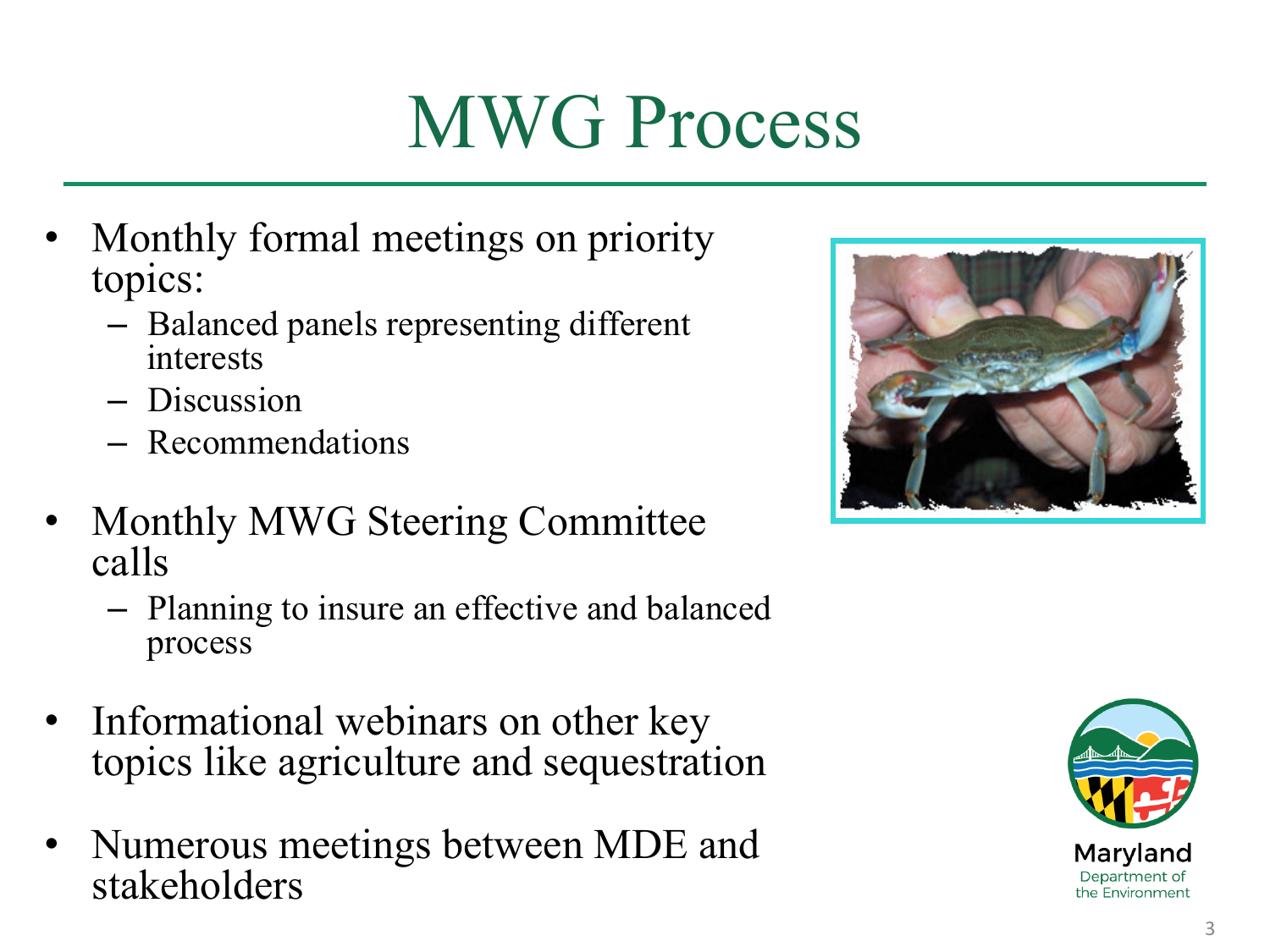#### 2016 MWG Meetings

- February 29 40 by 30 preview
- March 14 2016 work plan. Short-lived climate pollutants
- April 25 Economic analysis and social equity
- May 23 RGGI and Clean Power Plan
- June 27 Methane Part 1 Learning session
- July 25 Economic analysis and social equity Part 2.
- August 22 Methane Part 2 Discussion
- September 26 Electric and zero-emission vehicles. State agency program updates.
- October 24 MWG recommendations for 2016 MCCC report discussion. Methane Part 3.
- November 28 MWG recommendations for 2016 MCCC report. 2017 work plan.
- December 19 40 by 30 update. 2017 final work plan and schedule.



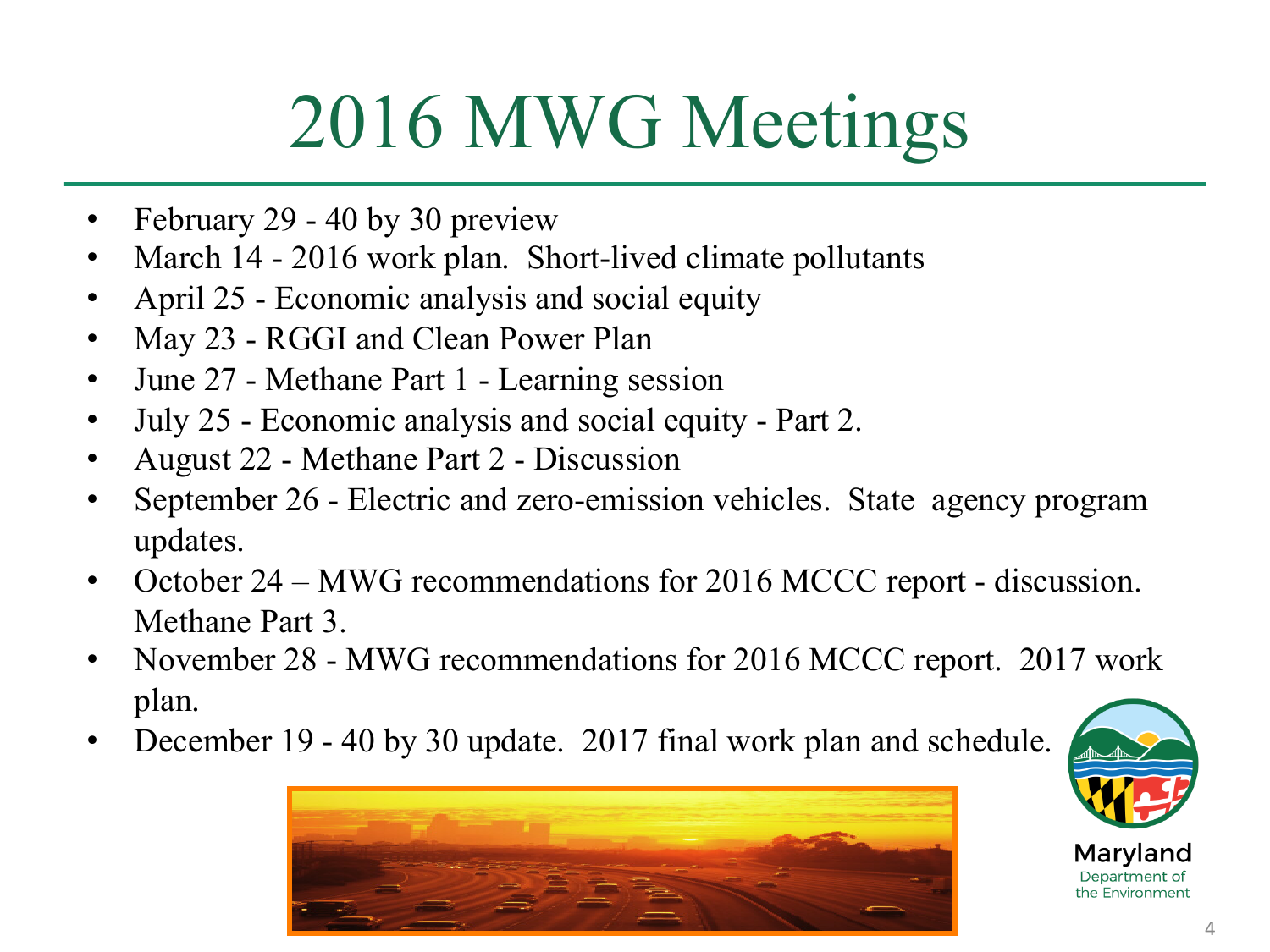- The MWG will provide the Maryland Commission on Climate Change (MCCC) with a status report and recommended path forward on emission reduction measures for the 40% reduction by 2030 plan to be finalized in 2019
	- Part of the Greenhouse Gas Emission Reduction Act (GGRA)
	- This recommendation will also include a status report on the 25% reduction by 2020 requirement of the GGRA



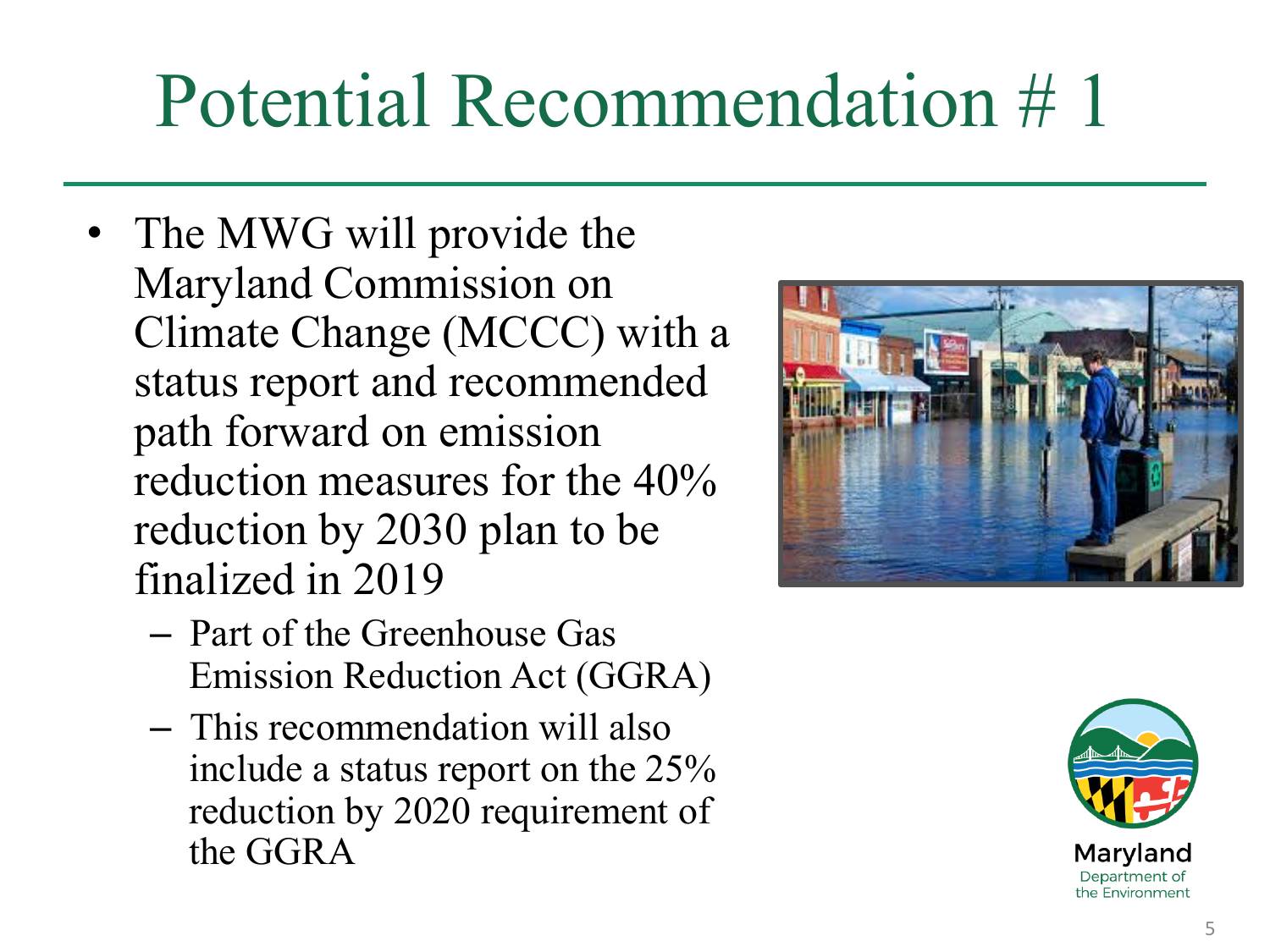- Methane Leakage
	- Being coordinated with the Scientific and Technical Working Group
	- How significant?
	- What can be done to minimize leakage?
		- In Maryland
		- Outside of Maryland
	- Short-term actions
	- Long-term actions



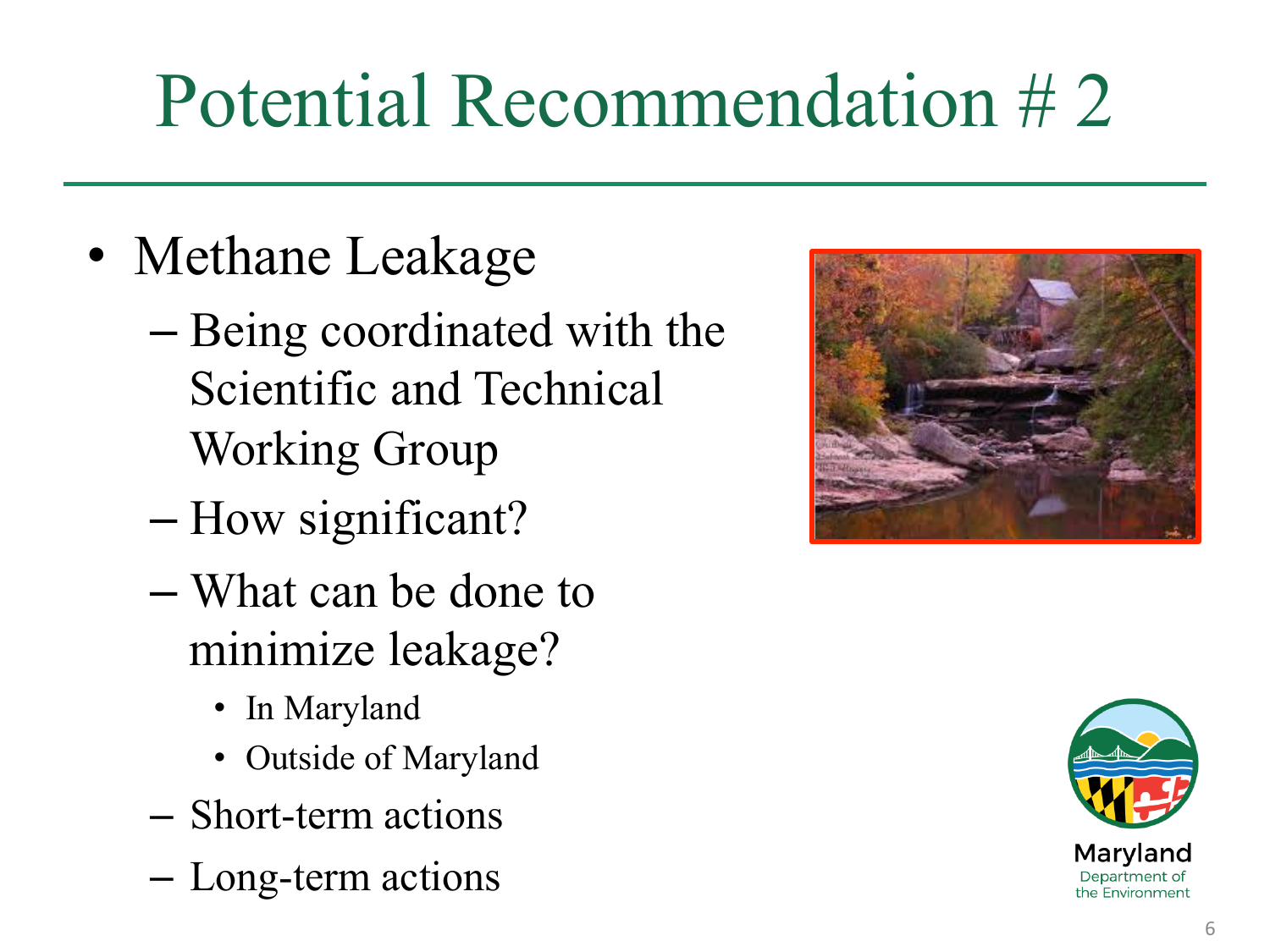- Enhanced Economic Analysis and Social Equity Issues
	- Working with the Adaptation and Response Working Group
	- How can these efforts be enhanced as part of the process used to develop and implement the GGRA and State adaptation efforts
	- MDE and DNR planned enhancements and possibly additional enhancements supported by other resources
	- Additional efforts to work with the State's Environmental Justice Commission and to reach out and meet with minority and low-income communities





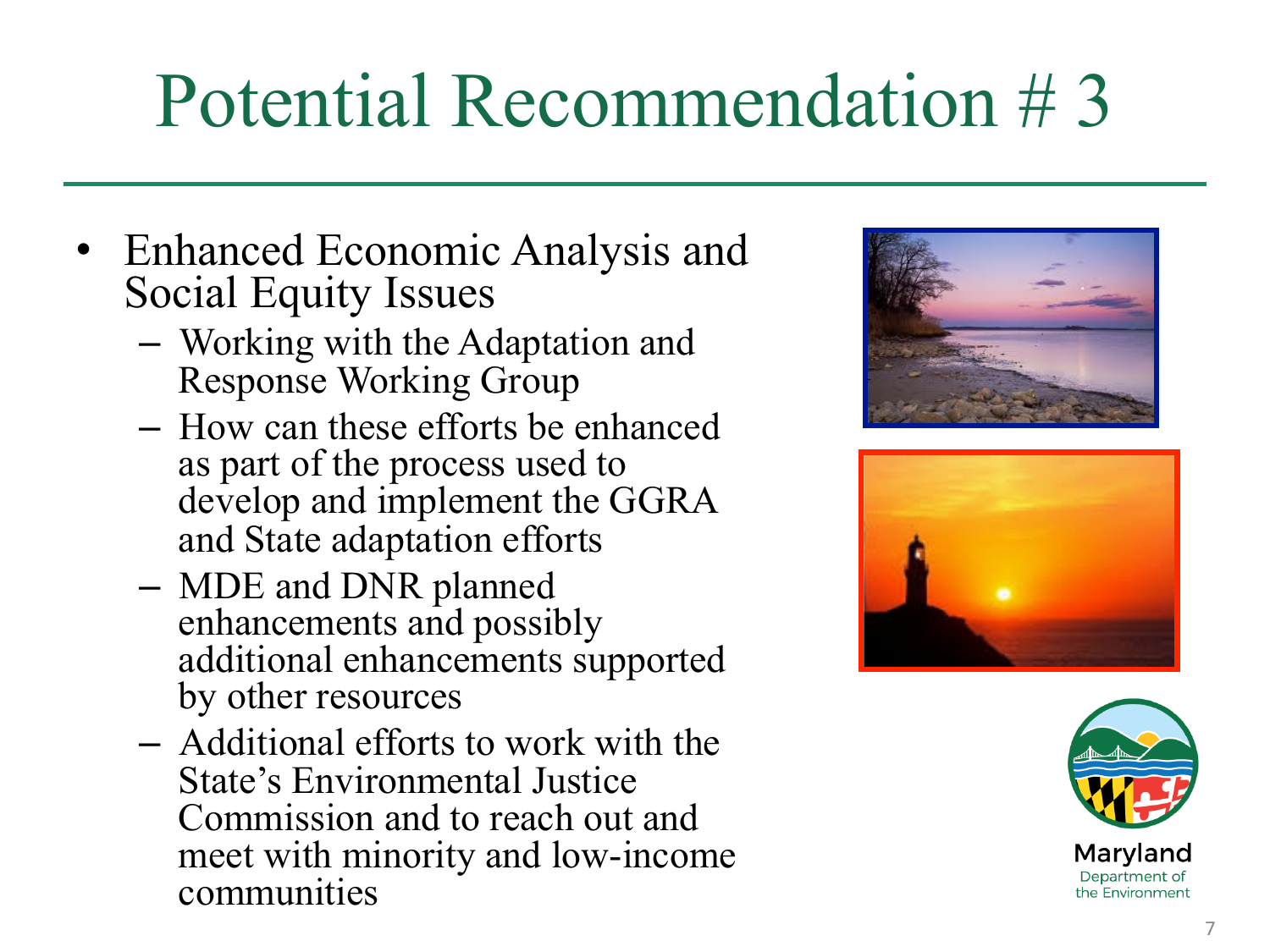- Electric and Zero Emission Vehicles
	- How can State and local efforts and private sector initiatives help expedite the market transformation that is now emerging
		- Electric Vehicle Infrastructure Council (EVIC) chaired by MDOT
			- Infrastructure
			- Incentives
			- Outreach and Education
			- Partnerships
			- More



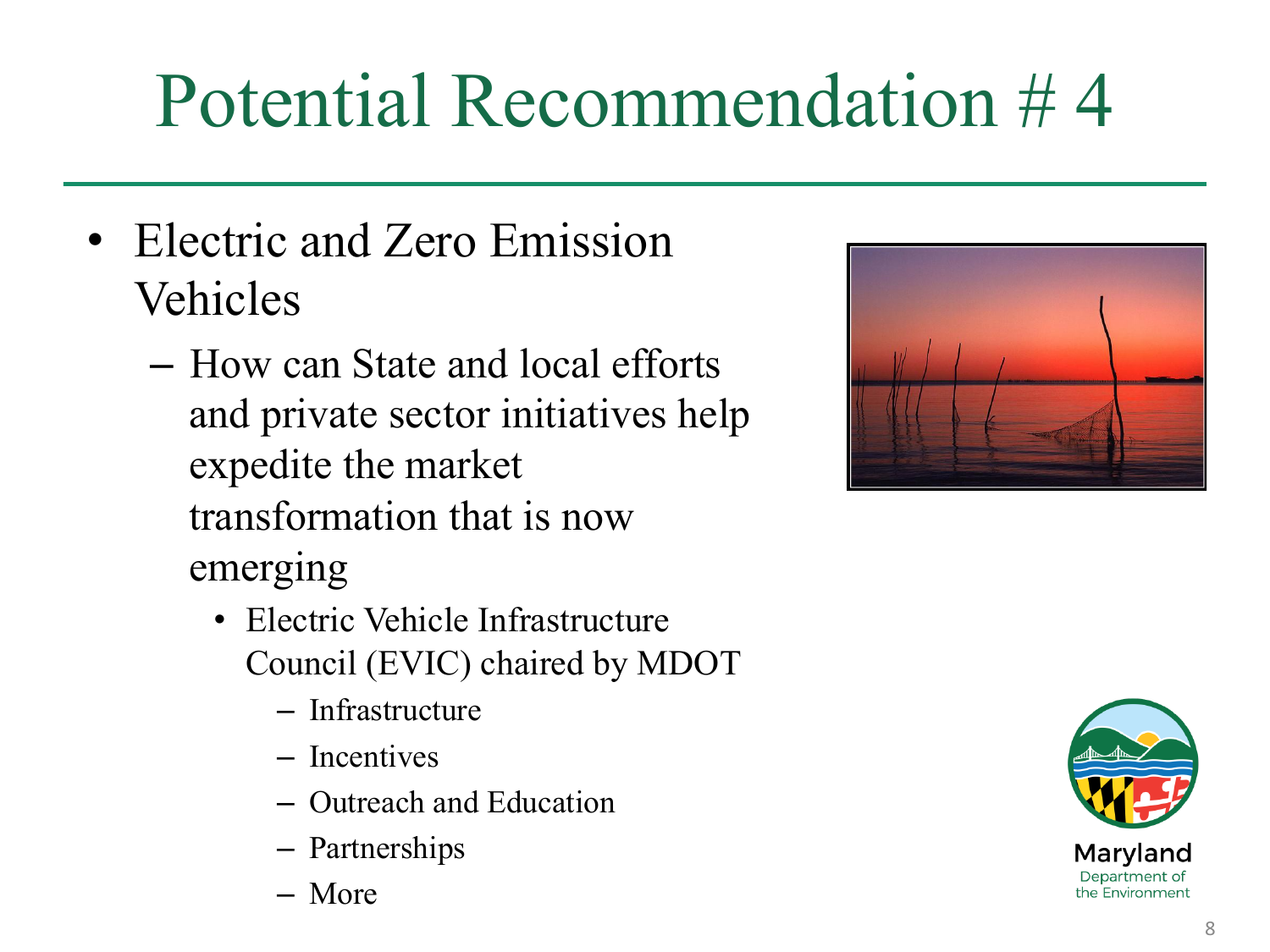- Clean Energy
	- MWG leadership expects this issue to become a topic of discussion over the next 6 months
	- What new clean energy programs should we be analyzing to meet the emission reduction, economic growth, job creation and ratepayer protection goals of the GGRA?